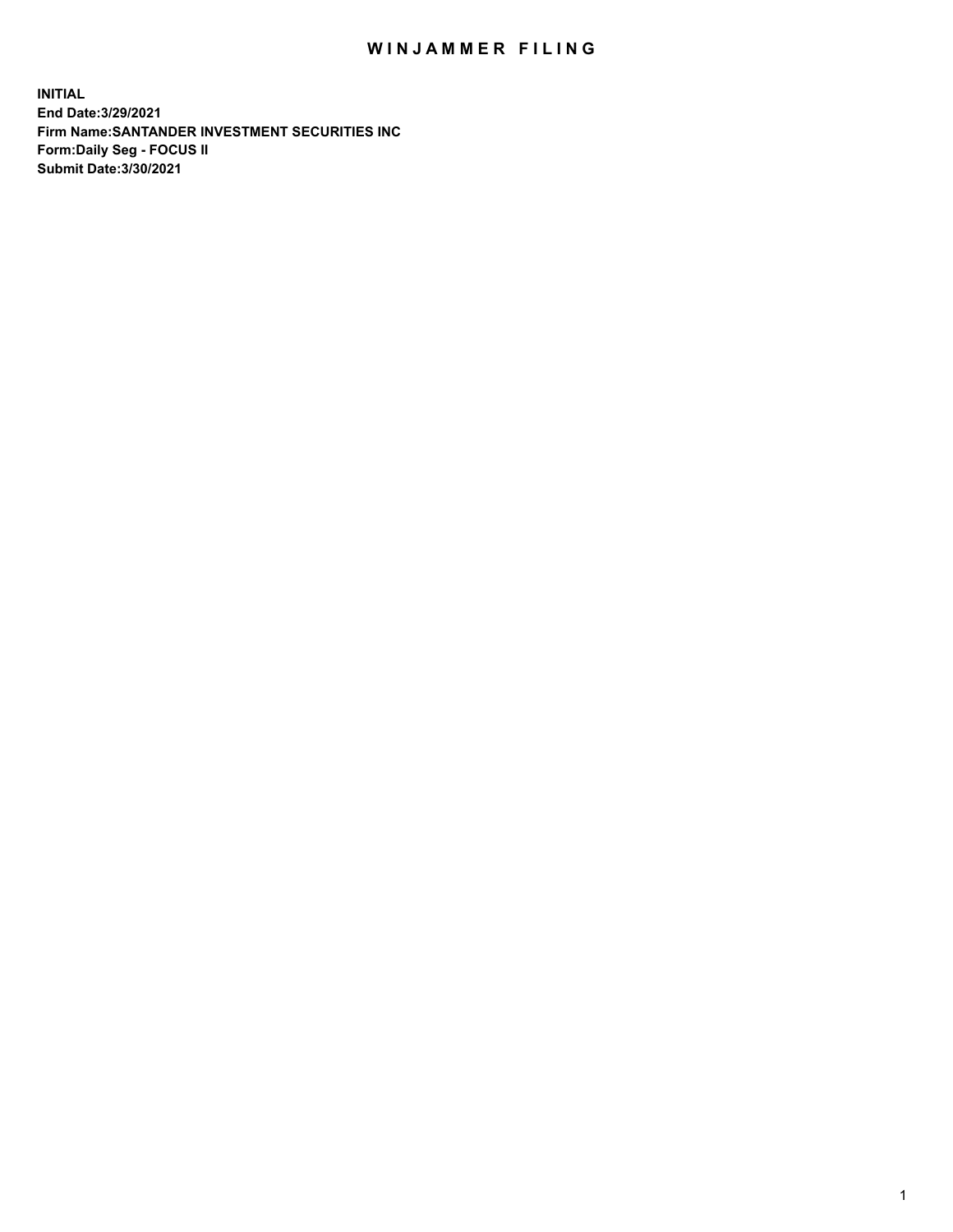**INITIAL End Date:3/29/2021 Firm Name:SANTANDER INVESTMENT SECURITIES INC Form:Daily Seg - FOCUS II Submit Date:3/30/2021 Daily Segregation - Cover Page**

| Name of Company                                                                | <b>SANTANDER INVESTMENT</b> |
|--------------------------------------------------------------------------------|-----------------------------|
|                                                                                | <b>SECURITIES INC</b>       |
| <b>Contact Name</b>                                                            | <b>Felix Munoz</b>          |
|                                                                                |                             |
| <b>Contact Phone Number</b>                                                    | (212) 407-4594              |
|                                                                                |                             |
| <b>Contact Email Address</b>                                                   | felix.munoz@santander.us    |
|                                                                                |                             |
|                                                                                |                             |
| FCM's Customer Segregated Funds Residual Interest Target (choose one):         |                             |
| a. Minimum dollar amount: ; or                                                 | 70,000,000                  |
| b. Minimum percentage of customer segregated funds required:% ; or             | <u>0</u>                    |
| c. Dollar amount range between: and; or                                        | 0 <sub>0</sub>              |
| d. Percentage range of customer segregated funds required between: % and %.    | 0 <sub>0</sub>              |
|                                                                                |                             |
| FCM's Customer Secured Amount Funds Residual Interest Target (choose one):     |                             |
| a. Minimum dollar amount: ; or                                                 | $\overline{\mathbf{0}}$     |
| b. Minimum percentage of customer secured funds required:%; or                 | $\overline{\mathbf{0}}$     |
| c. Dollar amount range between: and; or                                        | 0 <sub>0</sub>              |
| d. Percentage range of customer secured funds required between:% and%.         | 0 <sub>0</sub>              |
|                                                                                |                             |
| FCM's Cleared Swaps Customer Collateral Residual Interest Target (choose one): |                             |
| a. Minimum dollar amount: ; or                                                 | $\overline{\mathbf{0}}$     |
| b. Minimum percentage of cleared swaps customer collateral required:%; or      | $\underline{\mathbf{0}}$    |
| c. Dollar amount range hetween and: or                                         | ስ በ                         |

c. Dollar amount range between:and; or **0 0** d. Percentage range of cleared swaps customer collateral required between:% and%. **0 0**

Attach supporting documents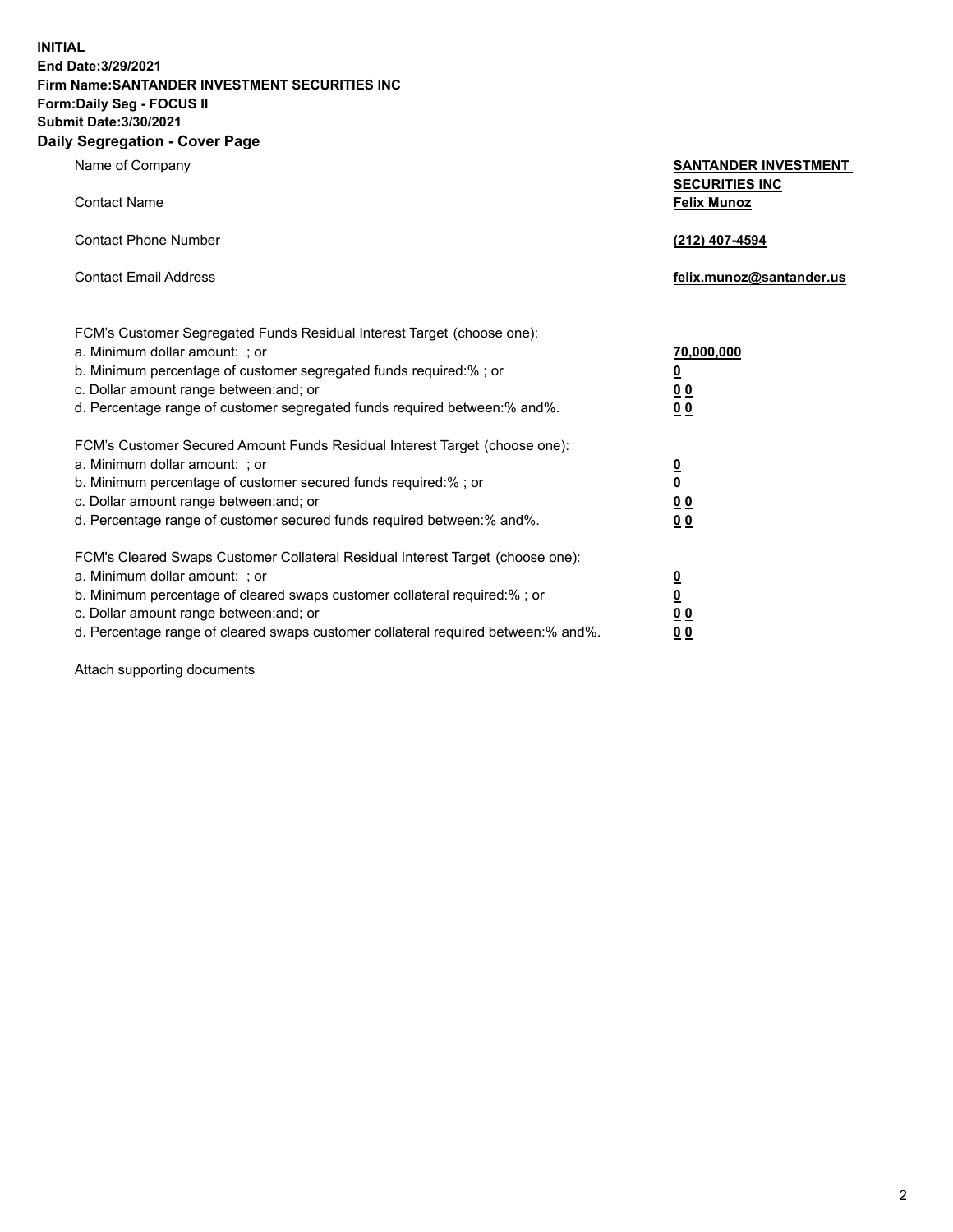**INITIAL End Date:3/29/2021 Firm Name:SANTANDER INVESTMENT SECURITIES INC Form:Daily Seg - FOCUS II Submit Date:3/30/2021 Daily Segregation - Secured Amounts**

|     | Foreign Futures and Foreign Options Secured Amounts                                         |                   |
|-----|---------------------------------------------------------------------------------------------|-------------------|
|     | Amount required to be set aside pursuant to law, rule or regulation of a foreign            | $0$ [7305]        |
|     | government or a rule of a self-regulatory organization authorized thereunder                |                   |
| 1.  | Net ledger balance - Foreign Futures and Foreign Option Trading - All Customers             |                   |
|     | A. Cash                                                                                     | $0$ [7315]        |
|     | B. Securities (at market)                                                                   | $0$ [7317]        |
| 2.  | Net unrealized profit (loss) in open futures contracts traded on a foreign board of trade   | $0$ [7325]        |
| 3.  | Exchange traded options                                                                     |                   |
|     | a. Market value of open option contracts purchased on a foreign board of trade              | $0$ [7335]        |
|     | b. Market value of open contracts granted (sold) on a foreign board of trade                | $0$ [7337]        |
| 4.  | Net equity (deficit) (add lines 1. 2. and 3.)                                               | $0$ [7345]        |
| 5.  | Account liquidating to a deficit and account with a debit balances - gross amount           | $0$ [7351]        |
|     | Less: amount offset by customer owned securities                                            | 0 [7352] 0 [7354] |
| 6.  | Amount required to be set aside as the secured amount - Net Liquidating Equity              | $0$ [7355]        |
|     | Method (add lines 4 and 5)                                                                  |                   |
| 7.  | Greater of amount required to be set aside pursuant to foreign jurisdiction (above) or line | $0$ [7360]        |
|     | 6.                                                                                          |                   |
|     | FUNDS DEPOSITED IN SEPARATE REGULATION 30.7 ACCOUNTS                                        |                   |
| 1.  | Cash in banks                                                                               |                   |
|     | A. Banks located in the United States                                                       | $0$ [7500]        |
|     | B. Other banks qualified under Regulation 30.7                                              | 0 [7520] 0 [7530] |
| 2.  | Securities                                                                                  |                   |
|     | A. In safekeeping with banks located in the United States                                   | $0$ [7540]        |
|     | B. In safekeeping with other banks qualified under Regulation 30.7                          | 0 [7560] 0 [7570] |
| 3.  | Equities with registered futures commission merchants                                       |                   |
|     | A. Cash                                                                                     | $0$ [7580]        |
|     | <b>B.</b> Securities                                                                        | $0$ [7590]        |
|     | C. Unrealized gain (loss) on open futures contracts                                         | $0$ [7600]        |
|     | D. Value of long option contracts                                                           | $0$ [7610]        |
|     | E. Value of short option contracts                                                          | 0 [7615] 0 [7620] |
| 4.  | Amounts held by clearing organizations of foreign boards of trade                           |                   |
|     | A. Cash                                                                                     | $0$ [7640]        |
|     | <b>B.</b> Securities                                                                        | $0$ [7650]        |
|     | C. Amount due to (from) clearing organization - daily variation                             | $0$ [7660]        |
|     | D. Value of long option contracts                                                           | $0$ [7670]        |
|     | E. Value of short option contracts                                                          | 0 [7675] 0 [7680] |
| 5.  | Amounts held by members of foreign boards of trade                                          |                   |
|     | A. Cash                                                                                     | 0 [7700]          |
|     | <b>B.</b> Securities                                                                        | $0$ [7710]        |
|     | C. Unrealized gain (loss) on open futures contracts                                         | $0$ [7720]        |
|     | D. Value of long option contracts                                                           | $0$ [7730]        |
|     | E. Value of short option contracts                                                          | 0 [7735] 0 [7740] |
| 6.  | Amounts with other depositories designated by a foreign board of trade                      | 0 [7760]          |
| 7.  | Segregated funds on hand                                                                    | $0$ [7765]        |
| 8.  | Total funds in separate section 30.7 accounts                                               | $0$ [7770]        |
| 9.  | Excess (deficiency) Set Aside for Secured Amount (subtract line 7 Secured Statement         | 0 [7380]          |
|     | Page 1 from Line 8)                                                                         |                   |
| 10. | Management Target Amount for Excess funds in separate section 30.7 accounts                 | $0$ [7780]        |
| 11. | Excess (deficiency) funds in separate 30.7 accounts over (under) Management Target          | $0$ [7785]        |
|     |                                                                                             |                   |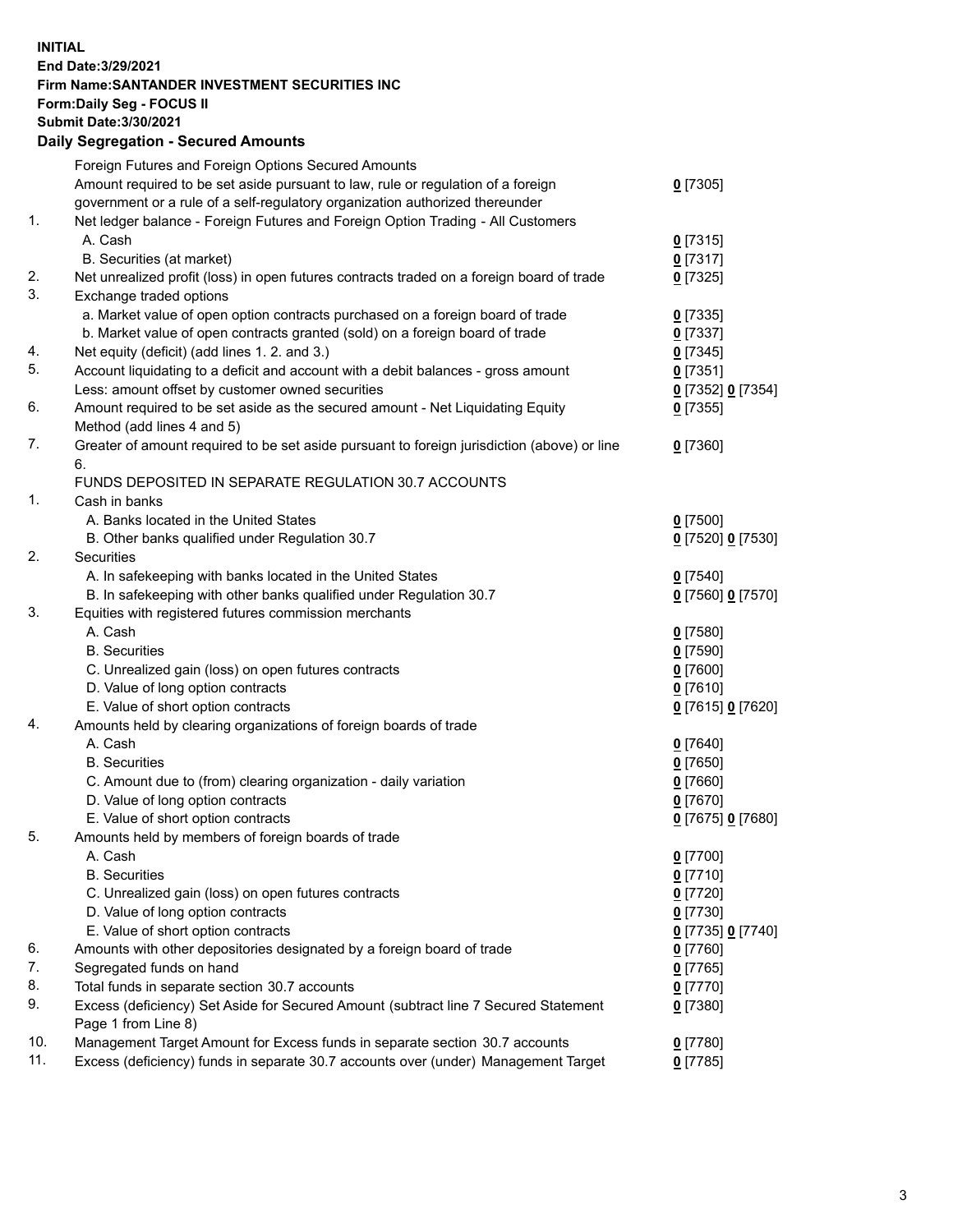| <b>INITIAL</b> |                                                                                            |                      |  |  |  |  |
|----------------|--------------------------------------------------------------------------------------------|----------------------|--|--|--|--|
|                | End Date: 3/29/2021                                                                        |                      |  |  |  |  |
|                | Firm Name: SANTANDER INVESTMENT SECURITIES INC                                             |                      |  |  |  |  |
|                | Form: Daily Seg - FOCUS II                                                                 |                      |  |  |  |  |
|                | <b>Submit Date: 3/30/2021</b>                                                              |                      |  |  |  |  |
|                | Daily Segregation - Segregation Statement                                                  |                      |  |  |  |  |
|                | SEGREGATION REQUIREMENTS(Section 4d(2) of the CEAct)                                       |                      |  |  |  |  |
| 1.             | Net ledger balance                                                                         |                      |  |  |  |  |
|                | A. Cash                                                                                    | 1,931,457,159 [7010] |  |  |  |  |
|                | B. Securities (at market)                                                                  | $0$ [7020]           |  |  |  |  |
| 2.             | Net unrealized profit (loss) in open futures contracts traded on a contract market         | -13,979,679 [7030]   |  |  |  |  |
| 3.             | Exchange traded options                                                                    |                      |  |  |  |  |
|                | A. Add market value of open option contracts purchased on a contract market                | 42,437,126 [7032]    |  |  |  |  |
|                | B. Deduct market value of open option contracts granted (sold) on a contract market        | -19,872,823 [7033]   |  |  |  |  |
| 4.             | Net equity (deficit) (add lines 1, 2 and 3)                                                | 1,940,041,783 [7040] |  |  |  |  |
| 5.             | Accounts liquidating to a deficit and accounts with                                        |                      |  |  |  |  |
|                | debit balances - gross amount                                                              | $0$ [7045]           |  |  |  |  |
|                | Less: amount offset by customer securities                                                 | 0 [7047] 0 [7050]    |  |  |  |  |
| 6.             | Amount required to be segregated (add lines 4 and 5)                                       | 1,940,041,783 [7060] |  |  |  |  |
|                | FUNDS IN SEGREGATED ACCOUNTS                                                               |                      |  |  |  |  |
| 7.             | Deposited in segregated funds bank accounts                                                |                      |  |  |  |  |
|                | A. Cash                                                                                    | 334,324,277 [7070]   |  |  |  |  |
|                | B. Securities representing investments of customers' funds (at market)                     | $0$ [7080]           |  |  |  |  |
|                | C. Securities held for particular customers or option customers in lieu of cash (at        | $0$ [7090]           |  |  |  |  |
|                | market)                                                                                    |                      |  |  |  |  |
| 8.             | Margins on deposit with derivatives clearing organizations of contract markets             |                      |  |  |  |  |
|                | A. Cash                                                                                    | 1,643,879,072 [7100] |  |  |  |  |
|                | B. Securities representing investments of customers' funds (at market)                     | $0$ [7110]           |  |  |  |  |
|                | C. Securities held for particular customers or option customers in lieu of cash (at        | $0$ [7120]           |  |  |  |  |
| 9.             | market)<br>Net settlement from (to) derivatives clearing organizations of contract markets | 12,113,242 [7130]    |  |  |  |  |
| 10.            | Exchange traded options                                                                    |                      |  |  |  |  |
|                | A. Value of open long option contracts                                                     | 42,437,126 [7132]    |  |  |  |  |
|                | B. Value of open short option contracts                                                    | -19,872,823 [7133]   |  |  |  |  |
| 11.            | Net equities with other FCMs                                                               |                      |  |  |  |  |
|                | A. Net liquidating equity                                                                  | $0$ [7140]           |  |  |  |  |
|                | B. Securities representing investments of customers' funds (at market)                     | $0$ [7160]           |  |  |  |  |
|                | C. Securities held for particular customers or option customers in lieu of cash (at        | $0$ [7170]           |  |  |  |  |
|                | market)                                                                                    |                      |  |  |  |  |
| 12.            | Segregated funds on hand                                                                   | $0$ [7150]           |  |  |  |  |
| 13.            | Total amount in segregation (add lines 7 through 12)                                       | 2,012,880,894 [7180] |  |  |  |  |
| 14.            | Excess (deficiency) funds in segregation (subtract line 6 from line 13)                    | 72,839,111 [7190]    |  |  |  |  |
| 15.            | Management Target Amount for Excess funds in segregation                                   | 70,000,000 [7194]    |  |  |  |  |
| 16.            | Excess (deficiency) funds in segregation over (under) Management Target Amount             | 2,839,111 [7198]     |  |  |  |  |
|                | <b>Excess</b>                                                                              |                      |  |  |  |  |